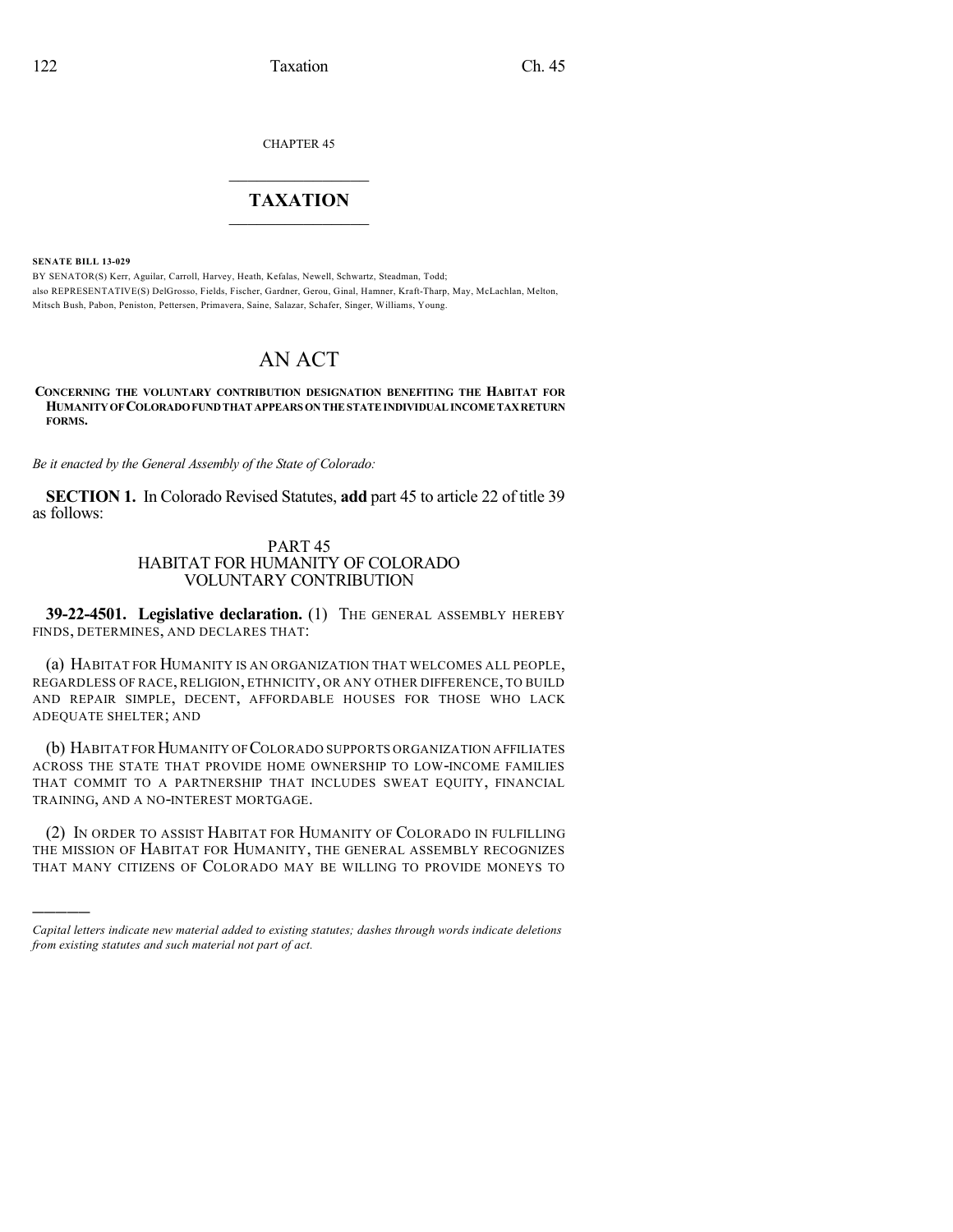## Ch. 45 Taxation 123

ASSIST IN ITS EFFORTS. IT IS THEREFORE THE INTENT OF THE GENERAL ASSEMBLY TO PROVIDE COLORADANS THE OPPORTUNITY TO SUPPORT THE EFFORTS OF HABITAT FOR HUMANITY OF COLORADO BY ALLOWING CITIZENS TO MAKE A VOLUNTARY CONTRIBUTION ON THEIR STATE INCOME TAX RETURN FORM TO THE HABITAT FOR HUMANITY OF COLORADO FUND FOR THAT PURPOSE.

**39-22-4502. Voluntary contribution designation - procedure - effectivedate.** FOR THE FIVE CONSECUTIVE INCOME TAX YEARS IMMEDIATELY FOLLOWING THE YEAR IN WHICH THE EXECUTIVE DIRECTOR FILES WRITTEN CERTIFICATION WITH THE REVISOR OF STATUTES AS SPECIFIED IN SECTION 39-22-1001 (8) THAT A LINE ON THE INCOME TAX RETURN FORM HAS BECOME AVAILABLE AND THE HABITAT FOR HUMANITY OF COLORADO FUND VOLUNTARY CONTRIBUTION IS NEXT IN THE QUEUE ESTABLISHED PURSUANT TO SAID SECTION 39-22-1001 (8), THE COLORADO STATE INDIVIDUAL INCOME TAX RETURN FORM SHALL CONTAIN A LINE WHEREBY EACH INDIVIDUAL TAXPAYER MAY DESIGNATE THE AMOUNT OF THE CONTRIBUTION, IF ANY, THE INDIVIDUAL WISHES TO MAKE TO THE HABITAT FOR HUMANITY OF COLORADO FUND CREATED IN SECTION 39-22-4503 (1).

**39-22-4503. Contributions creditedtotheHabitatforHumanityof Colorado fund - creation - appropriation.** (1) THE DEPARTMENT OF REVENUE SHALL DETERMINE ANNUALLY THE TOTAL AMOUNT DESIGNATED PURSUANT TO SECTION 39-22-4502 AND SHALL REPORT THAT AMOUNT TO THE STATE TREASURER AND TO THE GENERAL ASSEMBLY. THE STATE TREASURER SHALL CREDIT THAT AMOUNT TO THE HABITAT FOR HUMANITY OF COLORADO FUND, WHICH FUND IS HEREBY CREATED IN THE STATE TREASURY. ALL INTEREST DERIVED FROM THE DEPOSIT AND INVESTMENT OF MONEYS IN THE FUND SHALL BE CREDITED TO THE FUND.

(2) THE GENERAL ASSEMBLY SHALL APPROPRIATE ANNUALLY FROM THEHABITAT FOR HUMANITY OF COLORADO FUND TO THE DEPARTMENT OF REVENUE ITS COSTS OF ADMINISTERING MONEYS DESIGNATED AS CONTRIBUTIONS TO THE FUND. AFTER SUBTRACTING THE APPROPRIATION TO THE DEPARTMENT, THE STATE TREASURER SHALL TRANSFER ALL MONEYS REMAINING IN THE FUND AT THE END OF THE FISCAL YEAR TO HABITAT FOR HUMANITY OF COLORADO, A COLORADO NONPROFIT ORGANIZATION.

**39-22-4504. Repeal of part.** THIS PART 45 IS REPEALED, EFFECTIVE JANUARY 1 OF THE SIXTH INCOME TAX YEAR FOLLOWING THE YEAR IN WHICH THE EXECUTIVE DIRECTOR FILES WRITTEN CERTIFICATION WITH THE REVISOR OF STATUTES AS SPECIFIED IN SECTION 39-22-1001(8)THAT A LINE HAS BECOME AVAILABLE AND THE HABITAT FOR HUMANITY OF COLORADO FUND VOLUNTARY CONTRIBUTION IS NEXT IN THE QUEUE, UNLESS THE HABITAT FOR HUMANITY OF COLORADO FUND ESTABLISHED BY THIS PART 45 IS CONTINUED OR REESTABLISHED BY THE GENERAL ASSEMBLY ACTING BY BILL PRIOR TO SAID DATE.

**SECTION 2. Act subject to petition - effective date.** This act takes effect at 12:01 a.m. on the day following the expiration of the ninety-day period after final adjournment of the general assembly (August 7, 2013, if adjournmentsine die is on May 8, 2013); except that, if a referendum petition is filed pursuant to section  $1(3)$ of article V of the state constitution against this act or an item, section, or part of this act within such period, then the act, item, section, or part will not take effect